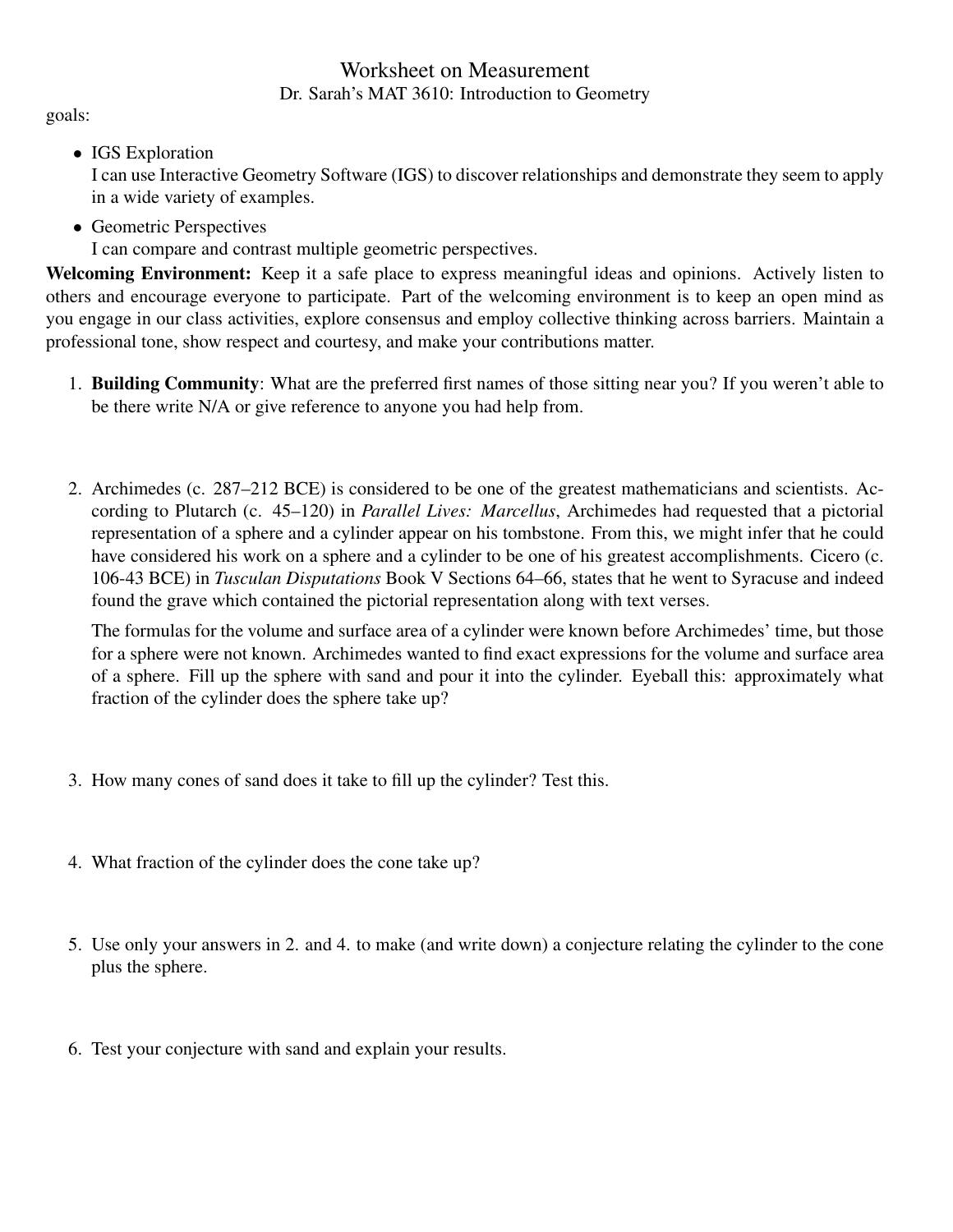7. Sketch the figures and label all the dimensions in terms of  $r$ , the radius of the sphere, including the height of the cone and cylinder as  $2r$ —a function of r.

8. Next, test your conjecture by using formulas for the volume of these three objects, in terms of  $r$ . Show work.

9. Archimedes was trying to derive the formula for the volume of a sphere, so he could not assume this formula anywhere in his work. Instead he used slices to argue they were the same area, giving the same volume overall—much like we do now in integration, but not in that terminology. Slide the red point on the sphere, the one at the right angle, to see the cross sections dynamically on Walter Fendt's Volume of a Sphere (Cavalieri's Principle) app at

```
https://www.walter-fendt.de/html5/men/volumesphere_en.htm
and sketch the figures and their labels here—of the hemisphere and the cone inside the cylinder. Note
that Walter Fendt is a retired teacher from the Paul-Klee-Gymnasium Gersthofen, a secondary school in
Germany.
```
- 10. Solve for s on the sphere in terms of  $h$  and  $r$ . Show work.
- 11. What familiar theorem is needed here?